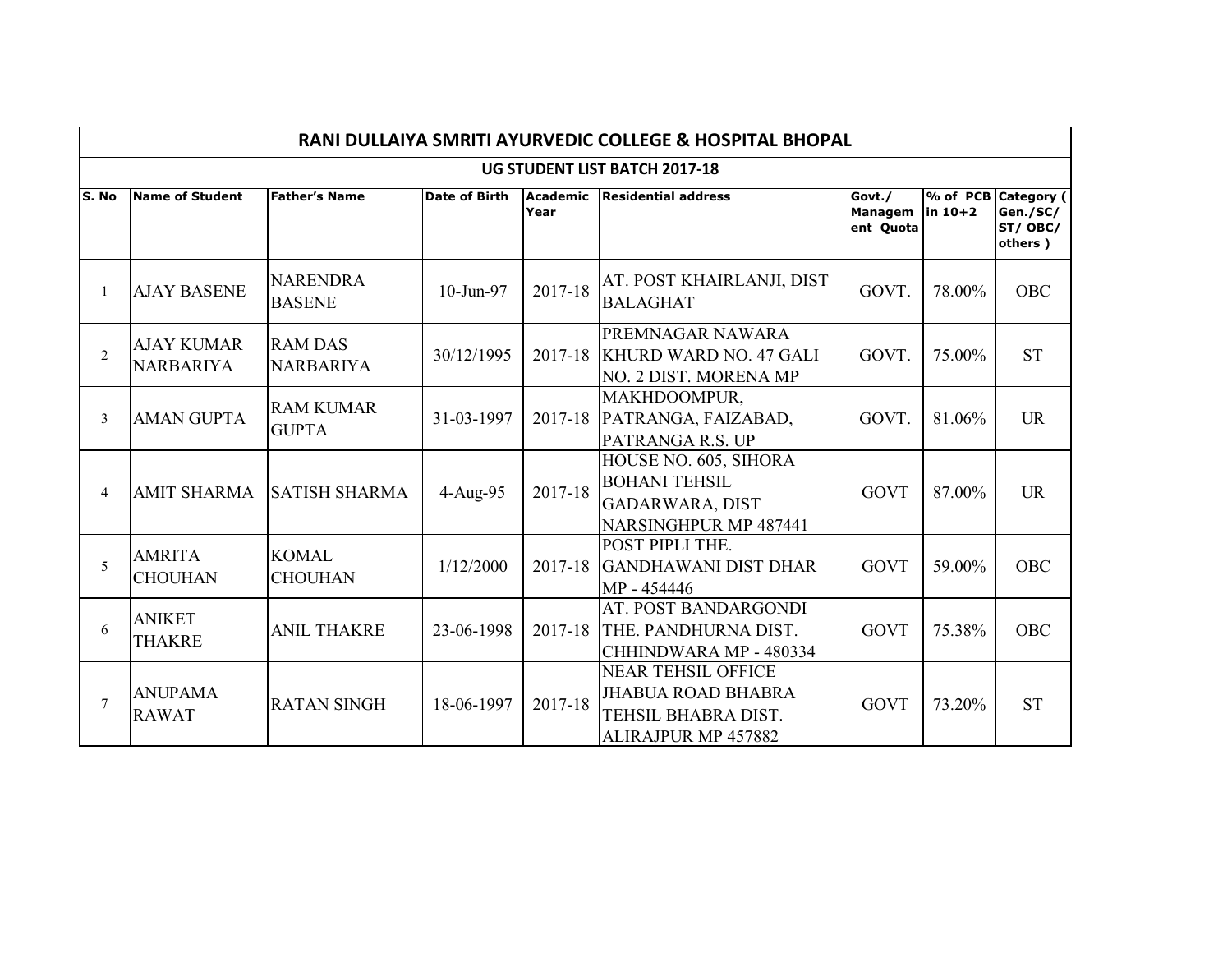| 8  | APARNA SINGH   U.S. CHOUHAN                      |                                         | 27-03-1995 | 2017-18 | Q.NO. F, 1, A, I.T.I. COLONY<br><b>GOVINDPURA BHOPAL 462023</b>                          | <b>GOVT</b> | 80.20% | <b>UR</b>  |
|----|--------------------------------------------------|-----------------------------------------|------------|---------|------------------------------------------------------------------------------------------|-------------|--------|------------|
| 9  | <b>ARUNDHATI</b><br><b>PATHAK</b>                | <b>GOUTAM PATHAK</b>                    | 26-08-1998 | 2017-18 | <b>VILLAGE &amp; POST TALWADA</b><br>TEHSIL KUSHI DIST. DHAR<br>454331                   | <b>GOVT</b> | 74.40% | <b>UR</b>  |
| 10 | <b>AYUSH MISHRA</b>                              | <b>ONKAR PRASAD</b><br><b>MISHRA</b>    | 9/2/1997   | 2017-18 | 12/399, GANDHI NAGAR<br>URRAHUT, REWA MP 486001                                          | <b>GOVT</b> | 85.80% | <b>UR</b>  |
| 11 | <b>AYUSHI SAINI</b>                              | <b>HARI NARAYAN</b><br><b>SAINI</b>     | 28-11-2000 | 2017-18 | <b>WARD NO. 20 ,ADJAV</b><br><b>COMPLEX KE PICHE,</b><br>ASHOKNAGAR MP 473331            | <b>GOVT</b> | 81.40% | <b>OBC</b> |
| 12 | <b>BHARTI</b><br><b>VISHWAKARMA</b>              | <b>GORELAL</b><br><b>VISHWAKARMA</b>    | 1/8/1990   | 2017-18 | VILLAGA POST KHAJWA<br><b>DISTT. CHATARPUR MP</b><br>471625                              | <b>GOVT</b> | 72.00% | <b>OBC</b> |
| 13 | <b>CHANDAN</b><br><b>SINGH</b>                   | <b>MAHENDRA PAL</b><br><b>SINGH</b>     | 20-09-1994 | 2017-18 | <b>VILLAGE LAUDAH POST</b><br><b>DAMA MEHNAGAR</b><br>AZAMGARH UP 276204                 | <b>GOVT</b> | 61.40% | <b>UR</b>  |
| 14 | <b>CHANDRA</b><br><b>SHEKHAR</b><br><b>VERMA</b> | <b>SHIVMANGAL</b><br><b>SINGH VERMA</b> | 27-02-1990 | 2017-18 | SHREE NAGAR COLONY<br><b>MANDLESHWAR BLOCK</b><br>MAHESHWAR DISTT.<br>KHARGONE MP 451221 | <b>GOVT</b> | 64.22% | <b>ST</b>  |
| 15 | <b>DEEPAK</b><br><b>KUMAR</b>                    | <b>REVATINANDAN</b><br><b>HAMMAD</b>    | 9/5/1999   | 2017-18 | <b>101 MAIN ROAD RATANPUR</b><br><b>DEWAS 455227</b>                                     | <b>GOVT</b> | 80     | <b>OBC</b> |
| 16 | <b>DHANESHWAR</b><br><b>CHOUHAN</b>              | <b>BABULAL</b><br><b>CHOUHAN</b>        | 11/5/1996  | 2017-18 | <b>GRAM POST DEVIGARH</b><br>TEHSIL MEGHANAGER DISTT.<br><b>JHABUA MP - 457779</b>       | <b>GOVT</b> | 55     | <b>ST</b>  |
| 17 | <b>DIKSHA SONI</b>                               | <b>SHIV KUMAR</b><br><b>SONI</b>        | 10/6/1992  | 2017-18 | PATRANGA MANDI<br>MAKHDOOMPUR FAIZABAD<br>R.S. UP 226408                                 | <b>GOVT</b> | 84.4   | <b>UR</b>  |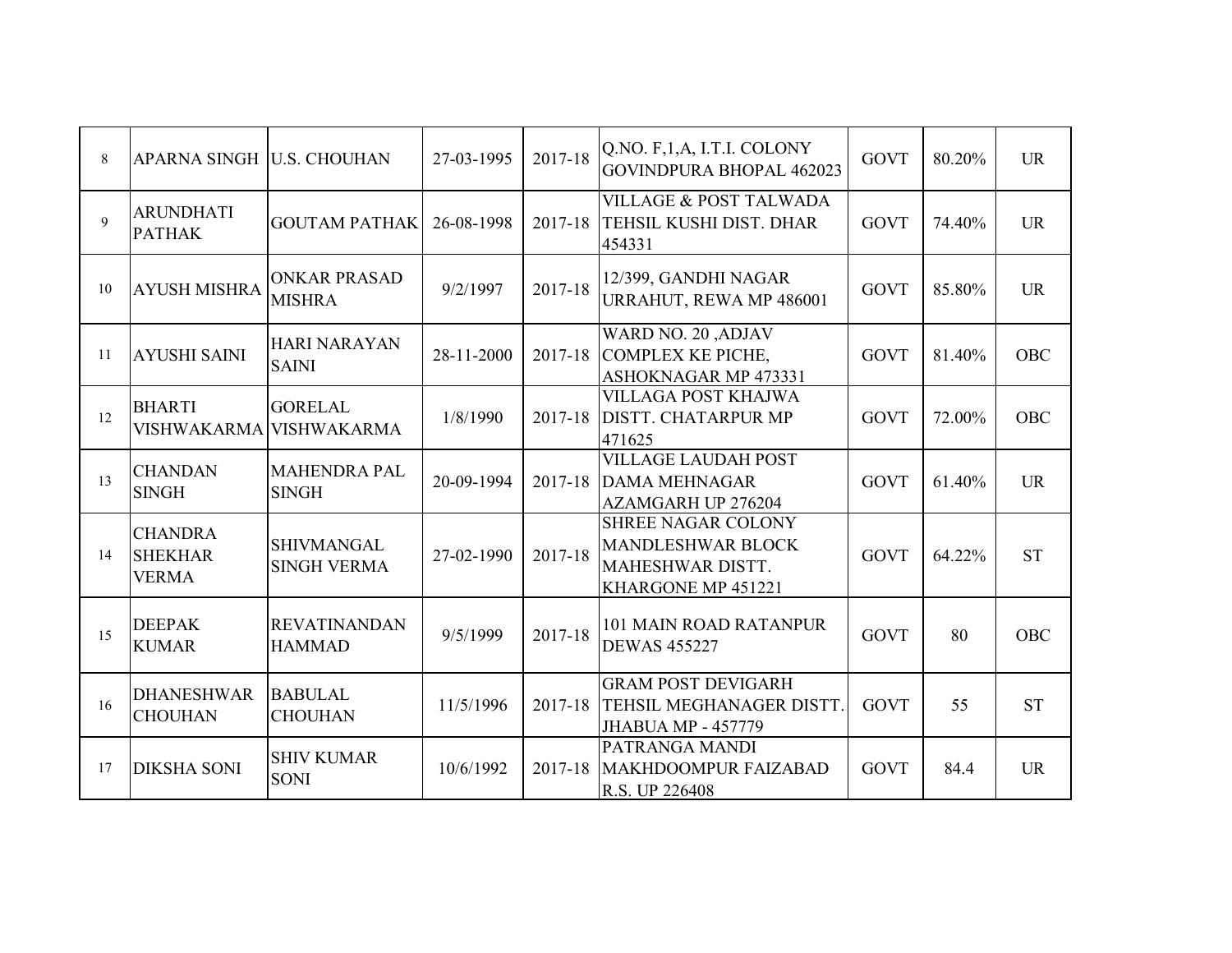| 18 | <b>GARIMA SINGH</b>               | <b>OM KUMAR</b><br><b>SINGH</b>      | 23-06-1998 | 2017-18 | 32/2F/1 TASKHAND MARG<br><b>CIVIL LINES ALLAHABAD UP.</b><br>211001                            | <b>GOVT</b> | 86.01 | <b>UR</b>  |
|----|-----------------------------------|--------------------------------------|------------|---------|------------------------------------------------------------------------------------------------|-------------|-------|------------|
| 19 | <b>GUNJAN JAIN</b>                | <b>MANISH KUMAR</b><br><b>JAIN</b>   | 24-07-1998 |         | <b>AJANTA CLOTH STORES</b><br>2017-18 GUJARATI BAZAR SAGAR MP -<br>470002                      | <b>GOVT</b> | 83.6  | <b>UR</b>  |
| 20 | HRITUMBHARA<br><b>PATIDAR</b>     | <b>PRAKASH</b><br><b>PATIDAR</b>     | 16-09-1996 | 2017-18 | VILLAGE POST BUDHA DISTT.<br><b>MANDSOUR</b>                                                   | <b>GOVT</b> | 79.3  | <b>UR</b>  |
| 21 | <b>JIGYASA JAIN</b>               | <b>MAHAVIR JAIN</b>                  | 9/7/1999   | 2017-18 | KANCHAN NIWAS KAMLA<br><b>MARG ASHOK NAGAR MP</b>                                              | <b>GOVT</b> | 74.4  | <b>UR</b>  |
| 22 | KAMRAN KHAN M. A. KHAN            |                                      | 31-08-1998 | 2017-18 | LIG 42 NEHRU NAGAR<br><b>BHOPAL 462003</b>                                                     | <b>GOVT</b> | 68.6  | <b>UR</b>  |
| 23 | <b>KANISHKA</b><br><b>SHILPI</b>  | K.L. LADIA                           | 20-04-1998 | 2017-18 | 4th MILE MANDLA ROAD 53<br>AAKARSH JABALPUR 482021                                             | <b>GOVT</b> | 71.6  | <b>SC</b>  |
| 24 | <b>KAUSHIKI</b><br><b>GAREWAL</b> | <b>BHOOPAT</b><br><b>GAREWAL</b>     | 4/4/1998   | 2017-18 | <b>MPEB COLONY BEHIND TVN</b><br><b>SCHOOL GADARWARA DISTT.</b><br><b>NARSINGPUR MP 487551</b> | <b>GOVT</b> | 76.04 | <b>OBC</b> |
| 25 | <b>KAVITA</b><br><b>PRAJAPATI</b> | <b>SAMAY LAL</b><br><b>PRAJAPATI</b> | 2/6/1998   | 2017-18 | <b>AMHA TOLA POST SARAI</b><br>DIST. SINGROLY H.NO. L83<br>NEAR POST OFFICE SARAI MP<br>486881 | <b>GOVT</b> | 78.3  | <b>SC</b>  |
| 26 | <b>KEERTI</b><br><b>SHARMA</b>    | <b>HARIOM SHARMA</b>                 | 7/3/1995   | 2017-18 | <b>S1 B GANDHI COLONY NEAR</b><br>BY GLORIOUS SCHOOL<br><b>MURENA 476001</b>                   | <b>GOVT</b> | 66.8  | <b>UR</b>  |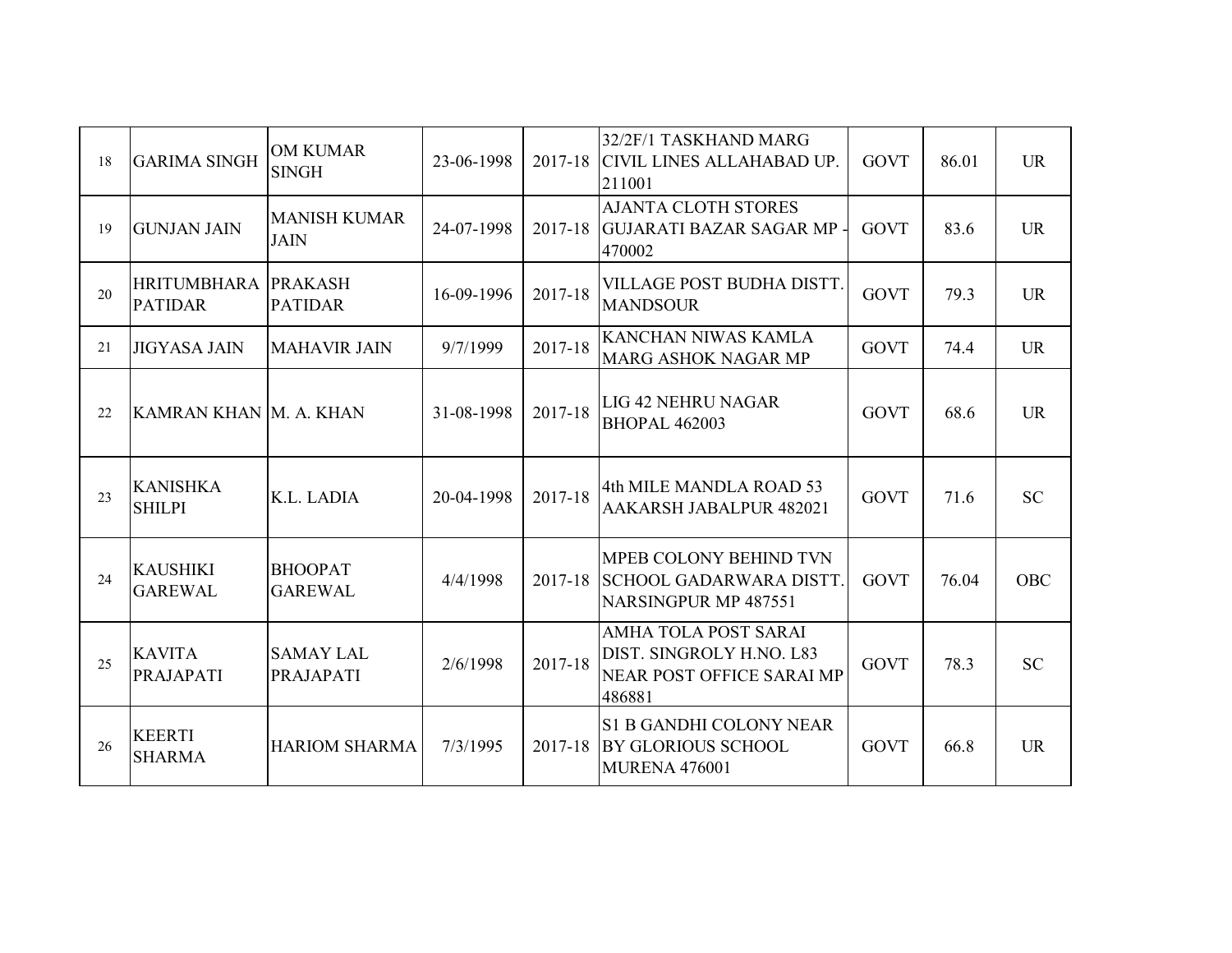| 27 | KETAKI KUMAR KUMAR K.<br><b>DESHMUKH</b> | <b>DESHMUKH</b>                                   | 31-10-1998 | 2017-18 | <b>BM 104 PANDHAU AREA</b><br>HODIFIED NEPANAGAR DIST.<br><b>BURHANPUR MP. 450221</b>       | <b>GOVT</b> | 86.4 | <b>UR</b>  |
|----|------------------------------------------|---------------------------------------------------|------------|---------|---------------------------------------------------------------------------------------------|-------------|------|------------|
| 28 | KIRTI GAUTAM                             | <b>KAILASH</b><br><b>NARAYAN</b><br><b>GAUTAM</b> | 30-06-1999 |         | <b>KRISHNAPURAM COLONY</b><br>2017-18 NEAR SHIV TEMPLE<br>SHIVPURI MP- 4773551              | <b>GOVT</b> | 57   | <b>SC</b>  |
| 29 | <b>KRATIKA</b><br><b>SINGH</b>           | <b>RAM SINGH</b>                                  | 18-09-1995 | 2017-18 | 1168/2 NEAR SC HOSTEL<br>TAALPURA JHANSI UP 284001                                          | <b>GOVT</b> | 70.6 | <b>UR</b>  |
| 30 | <b>KSHIPRA</b><br><b>TIWARI</b>          | <b>HARE KRISHNA</b><br><b>TIWARI</b>              | 20-11-1997 |         | THAKUR BABA ROAD NEW<br>2017-18 COLONY DABRA DIST.<br><b>GWALIOR MP - 475110</b>            | <b>GOVT</b> | 83.2 | <b>UR</b>  |
| 31 | <b>MANISH RAI</b>                        | <b>BHOOPAT SINGH</b><br>RAI                       | 12/2/1998  | 2017-18 | VILLAGE POST KAMAUD THE.<br><b>GOTEGANV DISTT.</b><br><b>NARSINGPUR MP</b>                  | <b>GOVT</b> | 78.8 | <b>OBC</b> |
| 32 | <b>MANSI JAIN</b>                        | <b>JAIKUMAR JAIN</b>                              | 28-12-2017 | 2017-18 | <b>JAIN ELECTRONICS</b><br><b>GUJARATI BAZAR SAGAR MP -</b><br>470002                       | <b>GOVT</b> | 81.6 | <b>UR</b>  |
| 33 | <b>MOHIT</b><br><b>NIMBHORE</b>          | <b>BAJIRAO</b><br><b>NIMBHORE</b>                 | 25-12-1999 |         | 54/2 BER MAIDAN, NEAR<br>2017-18 KHAN CLINIC BURHANPUR<br>MP - 450331                       | <b>GOVT</b> | 77   | <b>SC</b>  |
| 34 | <b>MOHIT RAO</b><br><b>BHONSLE</b>       | <b>VINAYAK RAO</b><br><b>BHONSLE</b>              | 26-05-1997 | 2017-18 | <b>JAIN MANDIR GALI</b><br><b>KANGATTI TEHSIL</b><br>MALHARGARH DIST.<br><b>MANDSAUR MP</b> | <b>GOVT</b> | 71.4 | <b>UR</b>  |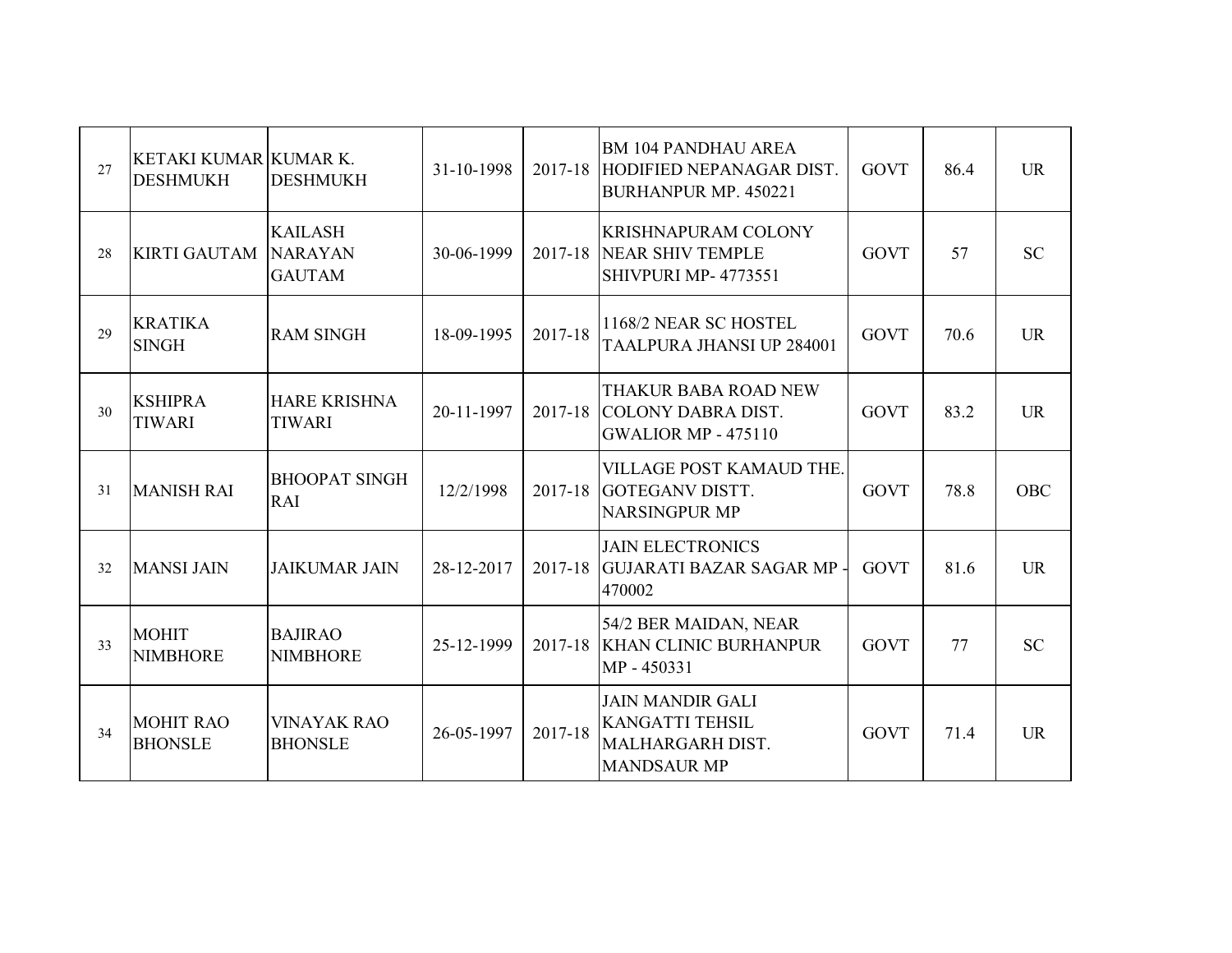| 35 | <b>NAINA SINGHAI</b>             | PRABHAT KUMAR<br><b>JAIN</b>         | 6/8/1998   | 2017-18 | 159, TALABPURA 2 LALITPUR<br>(U.P.) 284403                                                                                      | <b>GOVT</b> | 84    | <b>UR</b>  |
|----|----------------------------------|--------------------------------------|------------|---------|---------------------------------------------------------------------------------------------------------------------------------|-------------|-------|------------|
| 36 | <b>NAMRATA</b><br><b>GEDAM</b>   | <b>PRAMOD GEDAM</b>                  | 26-06-1999 |         | E.W.S. 740 KOTRA<br>2017-18 SULTANABAD BHOPAL MP<br>462003                                                                      | <b>GOVT</b> | 71.1  | <b>ST</b>  |
| 37 | <b>NANCY GUPTA</b>               | <b>SURESH CHAND</b><br><b>GUPTA</b>  | 27-10-1998 | 2017-18 | WARD NO. 15, NEAR RADHAV<br><b>MADHAV JEMPLE RAJNAGAR</b><br>THSIL RAJNAGAR DIST.<br><b>CHATTARPUR MP</b>                       | <b>GOVT</b> | 72.2  | <b>UR</b>  |
| 38 | <b>NEHA TOMAR</b>                | <b>ASHOK KUMAR</b><br><b>TOMAR</b>   | 4/7/1995   | 2017-18 | <b>NAGAR PANCHAYAT</b><br>MAJHAULI WARD NO. 13<br>TAHSIL MAJHAULI DISTT.<br><b>SIDHI 486666</b>                                 | <b>GOVT</b> | 48.55 | <b>OBC</b> |
| 39 | <b>NIHARIKA</b><br><b>GAUTAM</b> | <b>RAMESH</b><br><b>GAUTAM</b>       | 18-10-1998 | 2017-18 | 10/510 ANANTPUR JANTA<br><b>COLLEGE GATE REWA</b>                                                                               | <b>GOVT</b> | 78.4  | <b>UR</b>  |
| 40 | <b>NIKET JAIN</b>                | <b>SANTOSH JAIN</b>                  | 30-11-1997 |         | HOUSE NO. 27 WARD NO. 9<br><b>INFRONT OF TIKONIA PARK</b><br>2017-18 PACHBEEGHA STATION<br>ROAD JOURA DIST. MORENA<br><b>MP</b> | <b>GOVT</b> | 64.3  | <b>UR</b>  |
| 41 | <b>NIKITA</b><br><b>LIHANKAR</b> | <b>PRUTHVIRAJ</b><br><b>LIHANKAR</b> | 10/5/1998  | 2017-18 | LB-100 NEW INDIRA COLONY<br><b>BURHANPUR</b>                                                                                    | <b>GOVT</b> | 74    | <b>UR</b>  |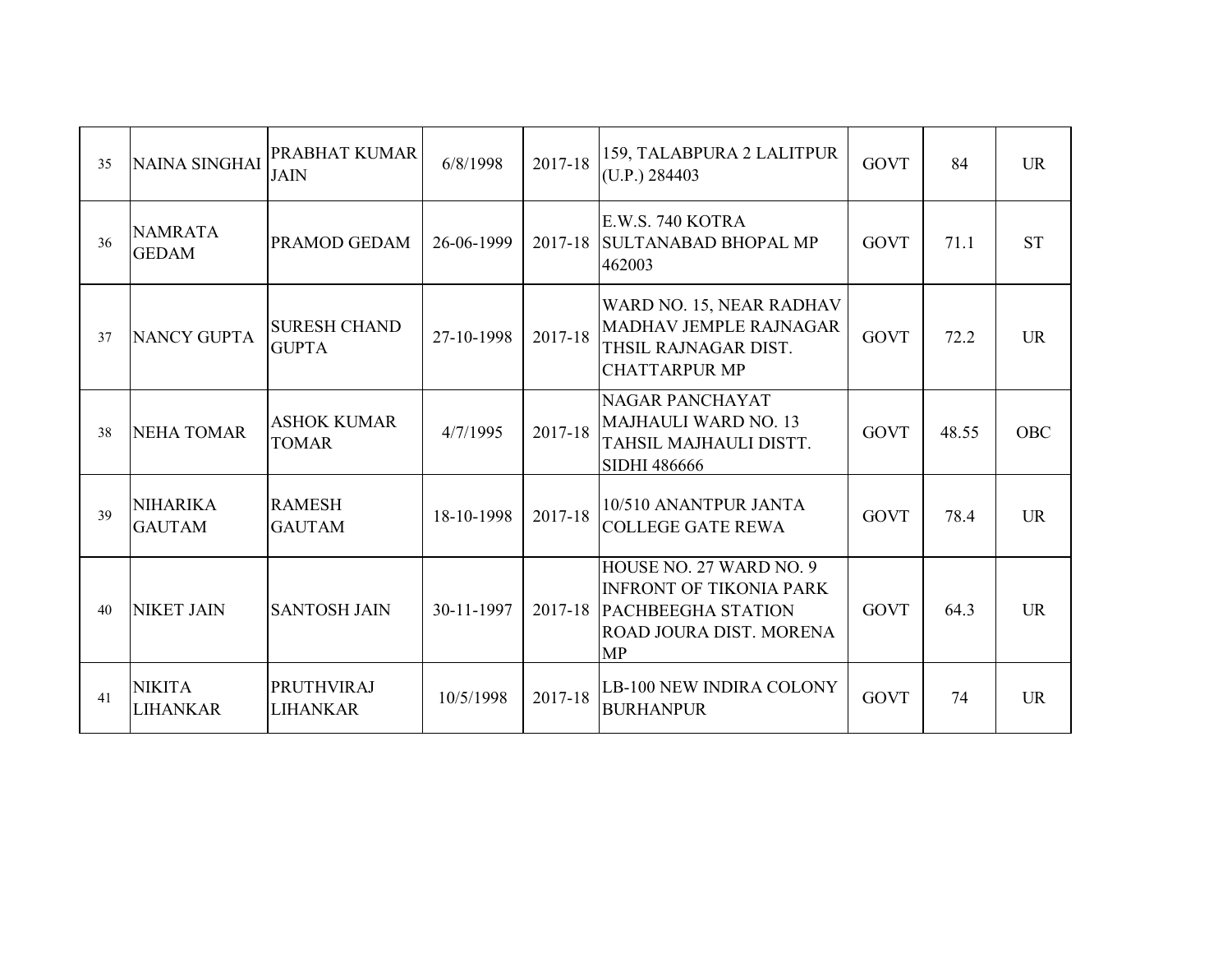| 42 | <b>NISHA PATIDAR</b>                      | <b>GHANSHYAM</b><br><b>PATIDAR</b>      | 23-02-1999 | 2017-18 | VILLAGE BHANVARASA,<br>TEHSIL MOHAN BADODIYA<br>POST MOHANA, DIST.<br>SHAJAPUR MP - 465226         | <b>GOVT</b> | 76.7 | <b>OBC</b> |
|----|-------------------------------------------|-----------------------------------------|------------|---------|----------------------------------------------------------------------------------------------------|-------------|------|------------|
| 43 | <b>PALLAVI</b>                            | <b>GOPAL VYAS</b>                       | 15-12-1997 | 2017-18 | WARD NO. 13 BARCHHA<br><b>BUZURG TEHSIL</b><br>KHATEGAON DIST. DEWAS<br>MP - 455336                | <b>GOVT</b> | 88   | <b>UR</b>  |
| 44 | <b>PARSINGH</b><br><b>SOLANKI</b>         | <b>KHEM SINGH</b><br><b>SOLANKI</b>     | 5/6/1999   |         | <b>VILLAGE JHUMKA POST</b><br>2017-18 PITHANIPUR DIST. JHABUA<br>MP - 457661                       | <b>GOVT</b> | 67   | <b>ST</b>  |
| 45 | PAWAN KUMAR BHAIRULAL<br><b>CARPENTER</b> | <b>CARPENTER</b>                        | 28-07-1998 | 2017-18 | <b>VILLAGE BRAHMPURA POST</b><br><b>RIJHON TEHSIL</b><br>JHALRAPATAN DIST.<br>JHALAWAR RAJ. 326023 | <b>GOVT</b> | 74.8 | <b>UR</b>  |
| 46 | <b>PAWAN</b><br><b>KUMAWAT</b>            | <b>RAMKISHAN</b><br><b>KUMAWAT</b>      | 15-12-1996 | 2017-18 | HOUSE NO. 61, VILLAGE<br>TOLKHEDI TEHSIL DALAUDA<br>DIST. MANDSAUR MP - 458667                     | <b>GOVT</b> | 86.8 | <b>OBC</b> |
| 47 | <b>PRAFUL</b><br><b>GAJBHIYE</b>          | <b>SANTOSH KUMAR</b><br><b>GAJBHIYE</b> | 22-12-1997 | 2017-18 | AT. POST BAKODA TEHSIL<br>LALBURRA DIST. BALAGHAT                                                  | <b>GOVT</b> | 58   | <b>SC</b>  |
| 48 | PRAGYA GUPTA                              | <b>JAWAHAR LAL</b><br><b>GUPTA</b>      | 6/1/1998   | 2017-18 | MARWADI KA BAG LAHAR<br>DIST. BHIND MP                                                             | <b>GOVT</b> | 89.6 | <b>UR</b>  |
| 49 | <b>PRAKHAR</b><br><b>HUMNEKAR</b>         | <b>KUMAR</b><br><b>HUMNEKAR</b>         | 2/6/1997   |         | WARD NO. 7 SEONI ROAD<br>2017-18 KATANGI DISTT. BALAGHAT<br>MP - 481445                            | <b>GOVT</b> | 77.6 | <b>SC</b>  |
| 50 | <b>PRERNA</b><br><b>KURELE</b>            | <b>SANTOSH KUMAR</b><br><b>KURELE</b>   | 25-08-1998 | 2017-18 | WF 42, HOUSING BOARD<br><b>COLONY NEHRU NAGAR</b><br><b>BHOPAL 462003</b>                          | <b>GOVT</b> | 64.2 | <b>SC</b>  |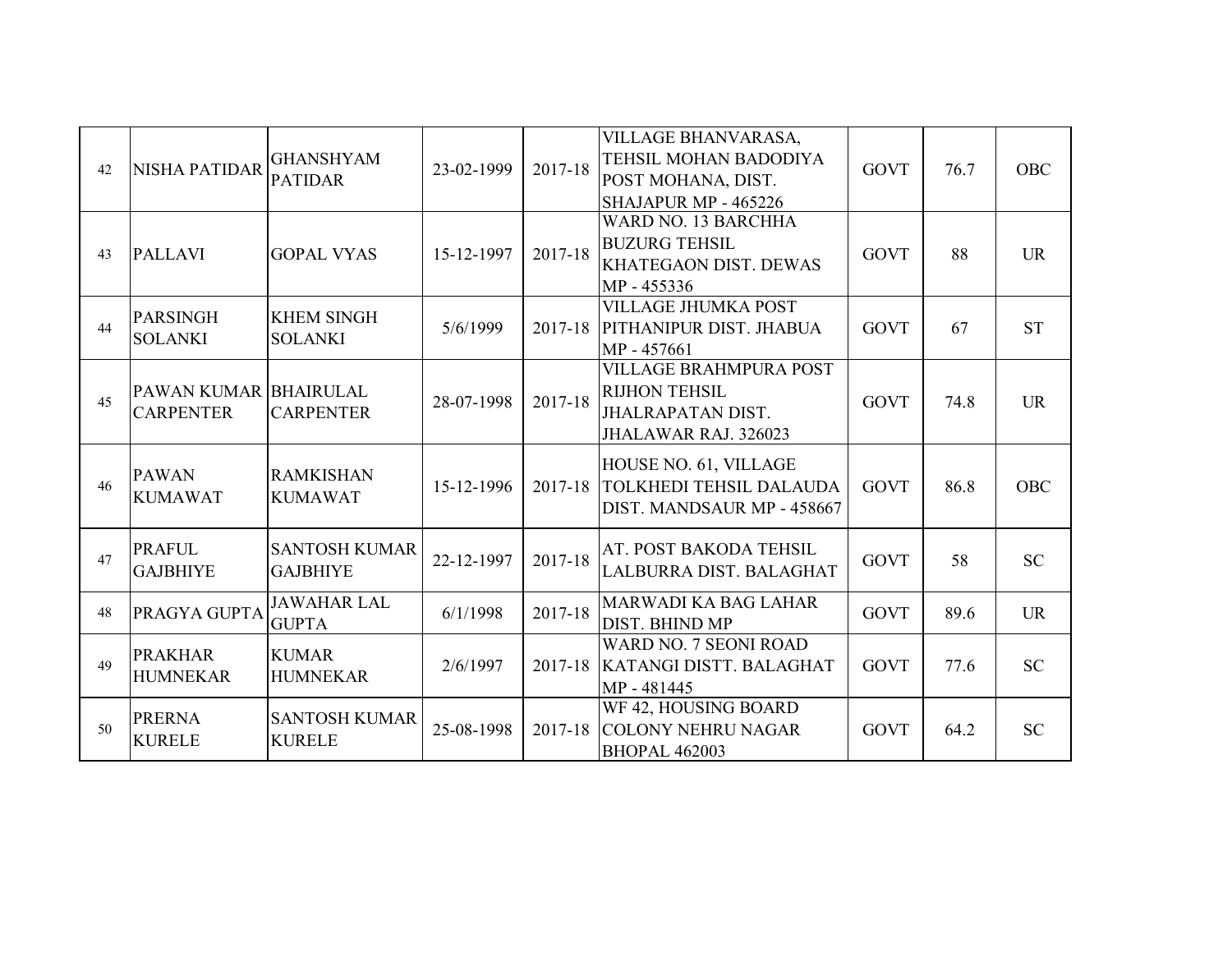| 51 | <b>PRIYANKA</b><br><b>RAWAT</b>  | PRATAP SINGH<br><b>RAWAT</b>                      | 19-09-1999 | 2017-18 | POST KADWAL DABADI<br>TEHSIL JOBAT DIST.<br><b>ALIRAJPUR</b>                                   | <b>GOVT</b> | 46   | <b>ST</b>  |
|----|----------------------------------|---------------------------------------------------|------------|---------|------------------------------------------------------------------------------------------------|-------------|------|------------|
| 52 | <b>RAGINI</b><br><b>SHARMA</b>   | <b>SHALIGRAM</b><br><b>SHARMA</b>                 | 15-12-1998 | 2017-18 | WARD NO. 15, ARJUN NAGAR<br><b>RAISEN MP 464551</b>                                            | <b>GOVT</b> | 75.8 | <b>UR</b>  |
| 53 | <b>RAJMANGAL</b><br><b>SINGH</b> | <b>RANVIJAY SINGH</b>                             | 12/5/1994  | 2017-18 | <b>VILLAGE HAIDARPUR POST</b><br>ATRAULIA DISTT.<br>AZAMGARH UP-223223                         | <b>GOVT</b> | 64.6 | <b>UR</b>  |
| 54 | <b>RAJNI</b><br><b>RAIKWAR</b>   | <b>SITARAM</b><br><b>RAIKWAR</b>                  | 6/8/1994   | 2017-18 | H.N. 32 ROAD NO. 17 B BLOCK<br><b>SHARDA NAGAR NARIYAL</b><br>KHEDA BHOPAL 462038              | <b>GOVT</b> | 81.2 | <b>UR</b>  |
| 55 | <b>RICHHU</b><br><b>SINGAD</b>   | <b>SAMSINGH</b><br><b>SINGAD</b>                  | 11/1/1997  | 2017-18 | <b>JHANJHARWA POST KHEDA</b><br><b>ANDHARWAD TEHSIL</b><br>RAMPUR DIST. JHABUA MP.<br>457993   | <b>GOVT</b> | 59.2 | <b>ST</b>  |
| 56 | <b>SACHIN</b><br><b>CHAUHAN</b>  | <b>ANAND KUMAR</b><br><b>CHAUHAN</b>              | 1/1/1994   | 2017-18 | <b>VILLAGE BARTHARI POST</b><br>NIGOH HASANPUR TEHSIL<br><b>DISTT ETAH (U.P.) 207001</b>       | <b>GOVT</b> | 53   | <b>UR</b>  |
| 57 | <b>SAKSHI</b><br><b>MESHRAM</b>  | <b>RAJENDRA</b><br><b>KUMAR</b><br><b>MESHRAM</b> | 18-10-1997 | 2017-18 | WARD NO. 1 NEAR RAILWAY<br><b>CROSSING BEHIND MOBILE</b><br>TOWER BUDHI BALAGHAT<br>MP. 481001 | <b>GOVT</b> | 77.2 | <b>SC</b>  |
| 58 | <b>SANGEETA</b>                  | <b>UDAI PRATAP</b><br><b>SINGH</b>                | 15-09-1996 | 2017-18 | PLOT NO. 54<br>MAHAMANAPURI COLONY<br><b>I.T.I. ROAD BHU VARANASI</b><br>UP-221005             | <b>GOVT</b> | 76.2 | <b>UR</b>  |
| 59 | <b>SANJANA</b><br><b>JANGDE</b>  | <b>DEVENDRA</b><br><b>JANGDE</b>                  | 17-08-1998 | 2017-18 | MAHAJANAPETH NEAR<br><b>SHANKA TAKIGE</b><br><b>BURHANPUR</b>                                  | <b>GOVT</b> | 75.5 | <b>OBC</b> |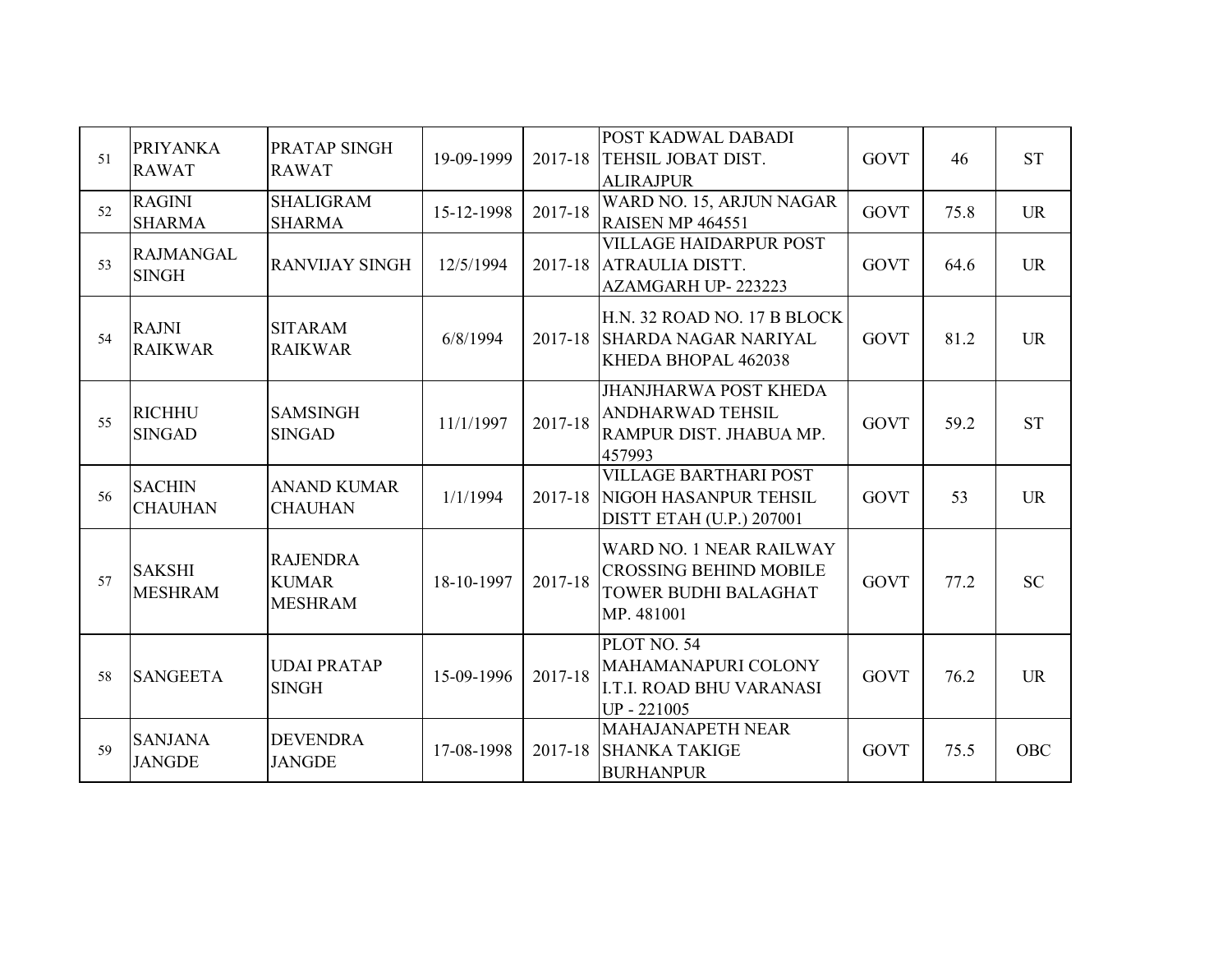| 60 | <b>SATEESH SINGH MAHATAB</b><br><b>GURJAR</b>  | <b>GURJAR</b>                        | 7/10/1997  | 2017-18     | <b>JAIL ROAD WARD NO. 5</b><br>TEHSIL GOHAD DISTT BHIND<br>MP - 477116                | <b>GOVT</b> | 61.2 | <b>OBC</b> |
|----|------------------------------------------------|--------------------------------------|------------|-------------|---------------------------------------------------------------------------------------|-------------|------|------------|
| 61 | <b>SATYAM SINGH YOGENDRA</b><br><b>RATHORE</b> | PRATAP SINGH                         | 11/5/1997  | 2017-18     | 133, MAIN ROAD BAMORE<br>KALAN, SHIVPURI MP - 473585                                  | <b>GOVT</b> | 84.2 | <b>UR</b>  |
| 62 | <b>SATYAM</b><br><b>UPADHYAY</b>               | <b>VINOD</b><br><b>UPADHYAY</b>      | 8/10/1997  | 2017-18     | DATIA ROAD INDUGARH<br>DIST. DATIA 475625                                             | <b>GOVT</b> | 60.6 | <b>UR</b>  |
| 63 | <b>SATYAM</b><br><b>VERMA</b>                  | <b>SHIV KUMAR</b><br><b>VERMA</b>    | 19-02-1992 | 2017-18     | <b>VILLAGE POST TEHSIL SARAI</b><br>DIST. SINGRAULI MP 486881                         | <b>GOVT</b> | 58.2 | <b>ST</b>  |
| 64 | <b>SAWAN</b><br><b>PARMAR</b>                  | <b>LAKHANLAL</b><br><b>PARMAR</b>    | 12/4/1994  | 2017-18     | VILLAGE + POST BHUPOD<br>TEHSIL ASHTA DIST. SEHORE<br>466116                          | <b>GOVT</b> | 66   | <b>UR</b>  |
| 65 | <b>SHELENDRA</b><br><b>CHOUHAN</b>             | <b>SHYAMLAL</b><br><b>CHOUHAN</b>    | 12/4/1997  | 2017-18     | POST. PIPLE TEHSIL<br><b>GANDHWANI DIST. DHAR MP</b><br>454446                        | <b>GOVT</b> | 84   | <b>OBC</b> |
| 66 | <b>SHIKHA</b><br><b>MANDELIYA</b>              | <b>U.S. MANDELIYA</b>                | 15-07-1998 | $2017 - 18$ | 32/A SURESH NAGAR,<br><b>THATIPUR GWALIOR MP</b><br>475011                            | <b>GOVT</b> | 72.6 | <b>SC</b>  |
| 67 | <b>SHIVAM</b><br><b>MAURYA</b>                 | <b>SATISH CHAND</b><br><b>MAURYA</b> | 6/12/1993  | 2017-18     | <b>VILLAGE BAKHSHI POST</b><br><b>BAKHSHI TEHSIL SADAR</b><br>DIST. JAUNPUR UP 222108 | <b>GOVT</b> | 65.6 | <b>UR</b>  |
| 68 | <b>SHIVANI</b><br><b>PARMAR</b>                | <b>GORCHAND</b><br><b>PARMAR</b>     | 12/4/1998  | 2017-18     | 3435 E SUDAMA NAGAR,<br><b>INDORE 452009</b>                                          | <b>GOVT</b> | 61.4 | <b>ST</b>  |
| 69 | <b>SHREYA</b><br><b>TRIPATHI</b>               | <b>DEVESH</b><br><b>TRIPATHI</b>     | 24-08-1998 | 2017-18     | <b>GADHIYA TOALA WARD 3</b><br><b>VILLAGE LINES PATTA MP</b><br>485001                | <b>GOVT</b> | 79.4 | <b>UR</b>  |
| 70 | <b>SHUBHAM</b><br><b>SHARMA</b>                | <b>RAMNARESH</b><br><b>SHARMA</b>    | 25-11-1998 | 2017-18     | VANKHANDI ROAD AREA<br>MEDICAL STORE GOPAL<br>PURA MORENA MP 476001                   | <b>GOVT</b> | 83.8 | <b>UR</b>  |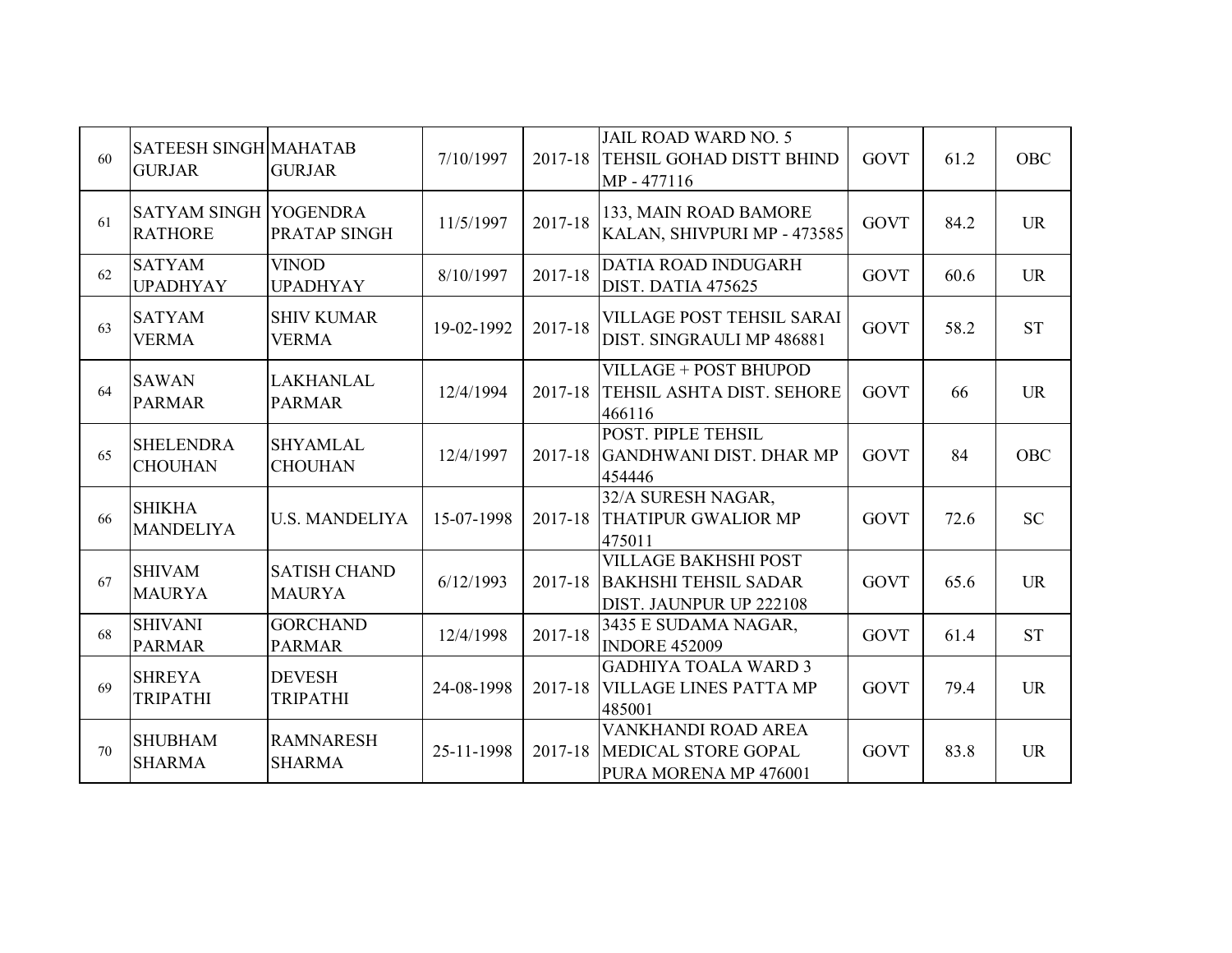| 71 | <b>SHUBHI</b><br><b>MISHRA</b>      | <b>RAJENDRA</b><br><b>KUMAR MISHRA</b> | 3/3/1998   | 2017-18 | MIG 51 SIRMOUR CHAUK<br><b>REWA 486001</b>                                                                             | <b>GOVT</b> | 67.8 | <b>UR</b>  |
|----|-------------------------------------|----------------------------------------|------------|---------|------------------------------------------------------------------------------------------------------------------------|-------------|------|------------|
| 72 | <b>SONAL</b><br><b>SARYAM</b>       | <b>SHYAM SUNDER</b>                    | 20-08-1992 | 2017-18 | SIVAJI WARD NO. 4<br><b>LAKHNDON DIST. SEONI</b><br>480886                                                             | <b>GOVT</b> | 54   | <b>ST</b>  |
| 73 | <b>SONIYA</b><br><b>GANGBHOJ</b>    | <b>BALRAM</b><br><b>GANGBHOJ</b>       | 8/10/1997  | 2017-18 | POOJA STUDIO WARD NO. 26<br>PREM NAGAR BALAGHAT MP<br>481001                                                           | <b>GOVT</b> | 85.2 | <b>OBC</b> |
| 74 | <b>SUMAN</b><br><b>RAICHANDANI</b>  | <b>MAHESH</b><br><b>RAICHANDANI</b>    | 16-05-1996 | 2017-18 | <b>432 ONE TREE HILL</b><br><b>BAIRAGARH BHOPAL</b>                                                                    | <b>GOVT</b> | 87.8 | <b>UR</b>  |
| 75 | <b>SUNANDA</b><br><b>JATAV</b>      | <b>SHIVRAJ SINGH</b><br><b>JATAV</b>   | 10/2/1998  | 2017-18 | HOUSE NO. 1461 AVANLIBAI<br>WARD NO. 14 MAHRONIA<br><b>SAGAR MP 470004</b>                                             | <b>GOVT</b> | 53   | <b>SC</b>  |
| 76 | <b>SURABHI</b><br><b>DAHAYAT</b>    | YESHPAL KUMAR<br><b>DAHAYAT</b>        | 29-06-1996 | 2017-18 | HOUSE NO. 2312 BEHIND<br><b>HANUMAN TEMPLE</b><br><b>GOKALPUR JABALPUR MP</b><br>482011                                | <b>GOVT</b> | 52.8 | <b>SC</b>  |
| 77 | <b>SURBHI</b><br><b>SASTIYA</b>     | <b>RAJAN SASTIYA</b>                   | 11/8/1999  | 2017-18 | <b>GGRAM POST + TEHSIL</b><br>SONDWA DIST. ALIRAJPUR<br>MP 457888                                                      | <b>GOVT</b> | 52.2 | <b>ST</b>  |
| 78 | <b>SWARAJ</b><br><b>VERMA</b>       | <b>VISHAMBHER</b><br><b>NATH VERMA</b> | 2/7/1993   |         | <b>VILLAGE MOURAPARA POST</b><br>2017-18 KHENWAR DIST AMBEDKAR<br><b>NAGAR UP 224151</b>                               | <b>GOVT</b> | 72   | <b>UR</b>  |
| 79 | <b>TEJASWINI</b><br><b>DESHMUKH</b> | <b>MANOHAR</b><br><b>DESHMUKH</b>      | 4/4/1999   | 2017-18 | C-355 B SECTOR<br><b>SARVADHARAM COLONY</b><br><b>KOLAR ROAD BHOPAL</b>                                                | <b>GOVT</b> | 76   | <b>UR</b>  |
| 80 | <b>VARSHA</b><br><b>PRAJAPATI</b>   | <b>NAVAL KISHOR</b>                    | 10/7/1997  | 2017-18 | WARD NO. 51 SURYA VIHAR<br><b>COLONY NEAR HANUMAN</b><br><b>BANDH SIKANDAR KAMPOO</b><br><b>LASHKAR GWALIOR 474001</b> | <b>GOVT</b> | 81.2 | <b>UR</b>  |